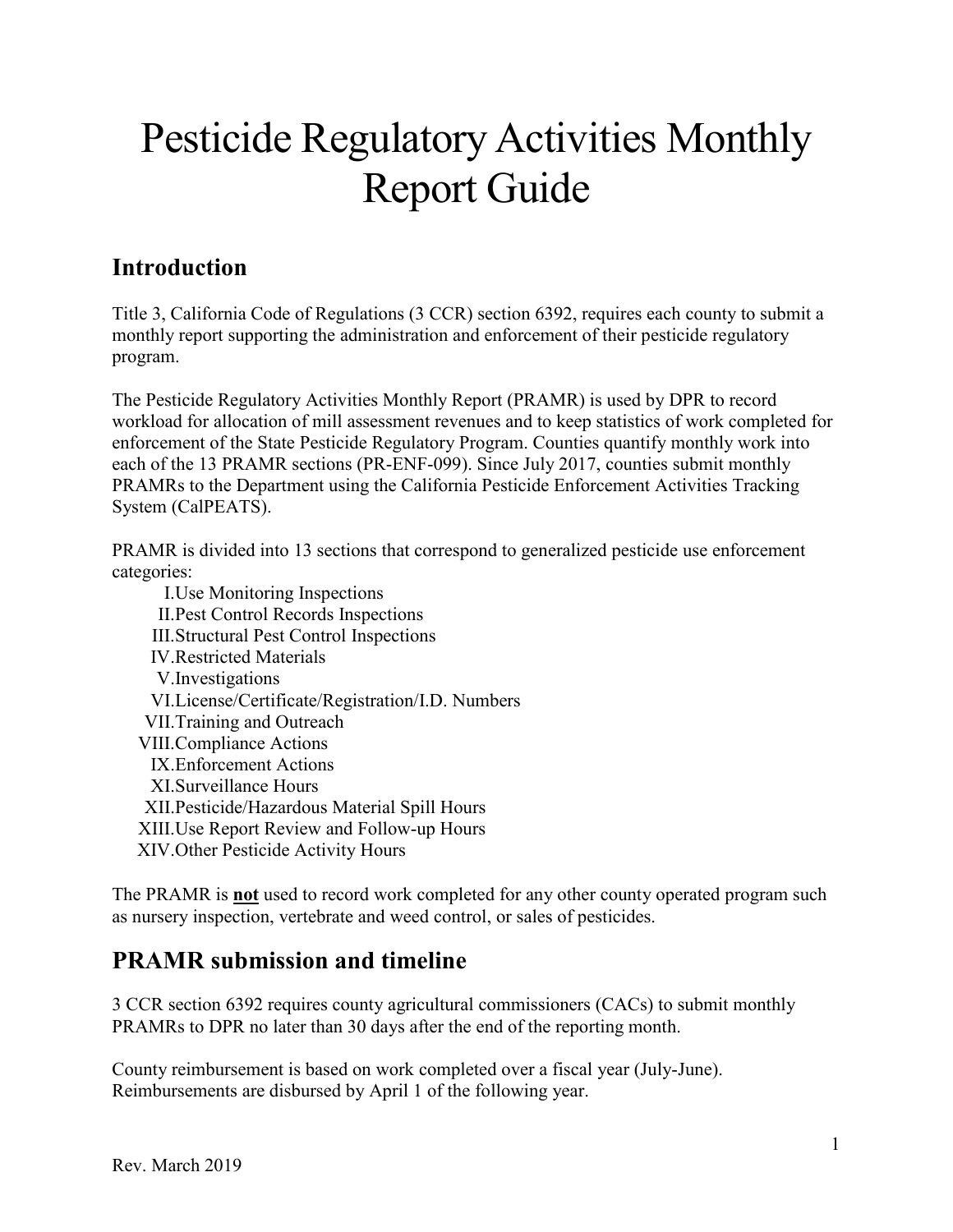### **In what PRAMR month to record hours/activities**

| Sections  | Applicable to:                                                   | When to Record on the PRAMR       |
|-----------|------------------------------------------------------------------|-----------------------------------|
| All       | <b>Work Hours</b>                                                | In the month expended             |
| $I - III$ | Complete inspections and<br>Non-compliances from all inspections | In the month completed            |
| IV        | <b>Restricted Materials Permits</b>                              | In the month issued               |
|           | Notices of Intent                                                | In the month reviewed             |
|           | <b>Annual Total Sites</b>                                        | Annually (June)                   |
|           | <b>Annual Total Multi-Year Permits</b>                           | Annually (June)                   |
| V         | Investigations                                                   | In the month completed            |
| VI        | License/Certificate Registrations                                | In the month registered           |
|           | <b>Operator ID Numbers</b>                                       | In the month issued               |
|           | <b>Structural Operator Registrations</b>                         | In the month registered           |
|           | Private Applicator Exams                                         | In the month taken                |
| VII       | Training and Outreach Sessions                                   | In the month conducted            |
|           | Persons Attended                                                 | In the month attended             |
| VIII-IX   | Compliance/Enforcement Actions                                   | In the month closed at the county |

Work hours and activities are recorded on PRAMR according to the table below:

#### Travel Time.

Time spent traveling to and from pesticide-related activities is reported in the most appropriate section on the PRAMR or in Section XIV B or C, depending on the staff that is traveling. Travel time used for purposes other than pesticide-related activities should not be reported to DPR.

Example: You're traveling to conduct a production agriculture Headquarters/Safety Inspection, a 1.5 hour round trip from your office. While enroute, you stop by a seed company's operation to conduct a certified seed inspection, which takes 30 minutes.

The 1.5 hours of travel time to the site for the Headquarters/Employee Safety Inspection would be included under "Licensed Work Hours" in Section II, "Pest Control Records Inspection." The 30 minutes spent to conduct the certified seed inspection would not be included, since that activity does not fall within a pesticide regulatory program activity.

#### Licensed work hours for all sections

 commissioner provided the work hours are expended by either: DPR disburses a portion of the mill assessment revenues based on the total number of work hours expended on pesticide related activities that are agreed on by the Director and the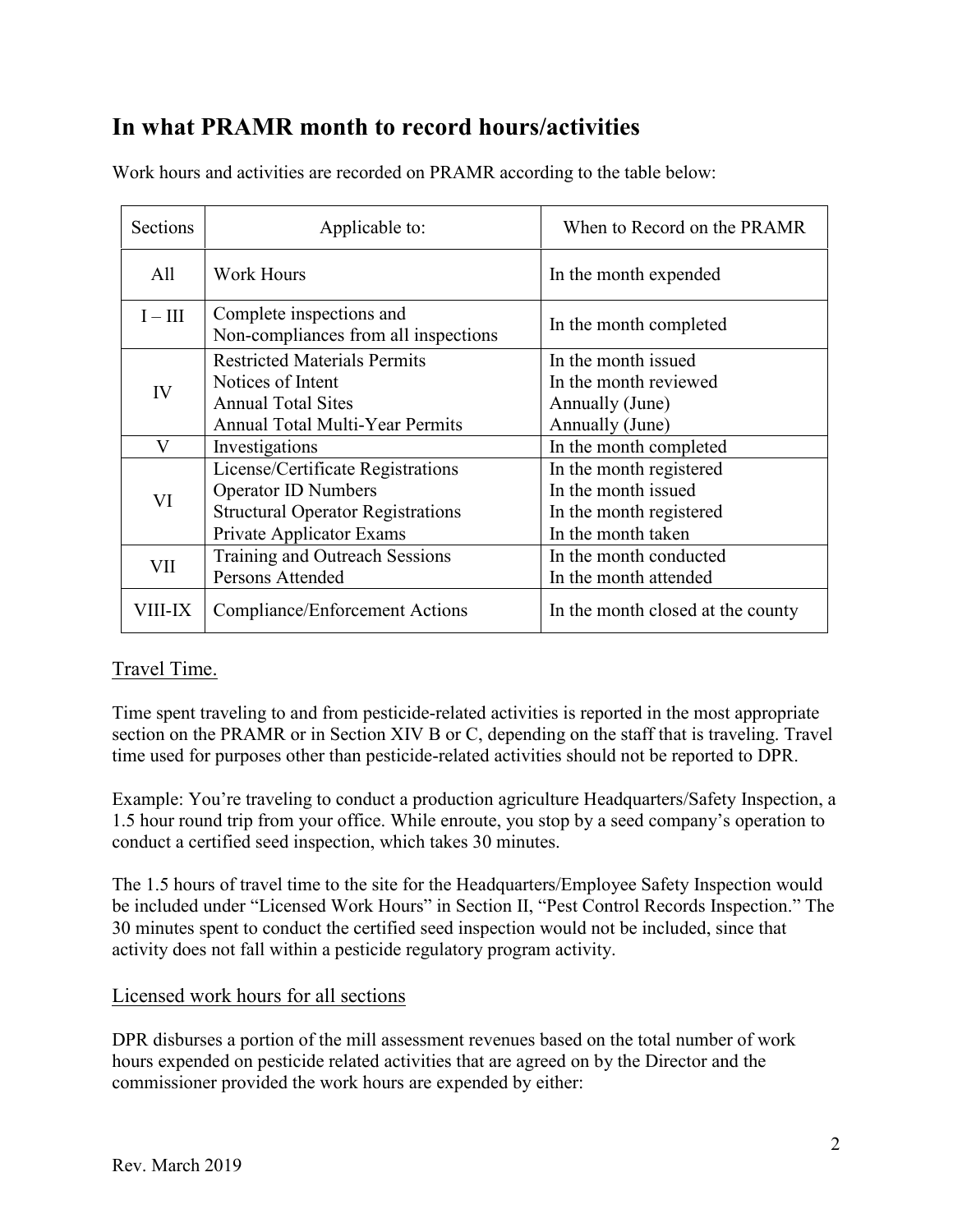- Persons holding a Pesticide Regulation and/or Investigation and Environmental Monitoring license, or by
- Environmental Monitoring license who are closely supervised by persons holding a • Unlicensed persons qualified to apply for a Pesticide Regulation and/or Investigation and Pesticide Regulation and/or Investigation and Environmental Monitoring license [3 CCR section  $6393(b)(4)$ ]

### **Sections I, II, and III – Inspections**

 DPR disburses a portion of the mill assessment revenues based on the total number of **complete**  plan agreed upon by the Director, the commissioners, and the commissioner's negotiated work pesticide use enforcement program inspections completed in accordance with the prioritization plans [3 CCR section 6393(b)(1)].

Counties are required to report the numbers of:

- **complete** inspections and
- non-compliances on all inspections including partial, follow-up, unattended tarp/aeration, and other inspections.

 Inspection Procedures Manual, defines "complete", "partial" and "follow-up" inspections. The Pesticide Use Enforcement Program Standards Compendium (Compendium), Volume 4,

#### Recording number of hours for inspections

Counties report the total number of licensed work hours according to each inspection type. This includes time expended conducting both complete and partial inspections.

#### Section I. Pesticide Use Monitoring Inspections

#### Line A. Pesticide pre-application (Restricted Materials Only), PR-ENF-102

Pesticide pre-application site evaluation inspections are only counted if they are conducted to evaluate a Notice of Intent (NOI) to apply a restricted material. If required by regulation, pre-application site evaluations include a review of the written recommendation.

The number of hours expended for pre-application inspections may include activities such as:

- Permit review
- Recommendation review
- Travel to/from site
- Site Evaluation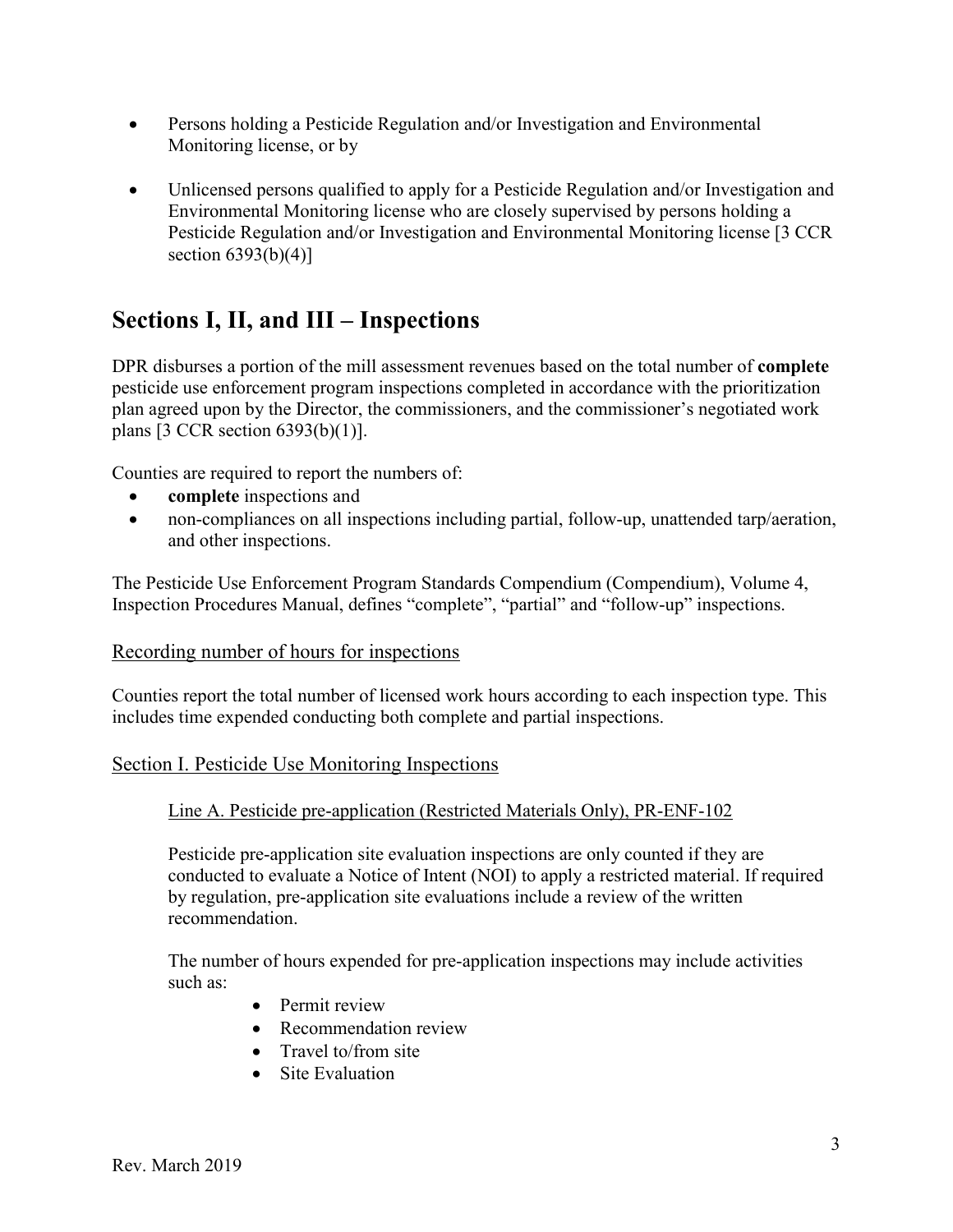Line B: PUMI Application: Property Operator and Pest Control Business, PR-ENF-104

This category applies to property operators and businesses that conduct pest control for hire.

#### Line C: Field Fumigation Use Monitoring, PR-ENF-106

The "field" category includes all outdoor and greenhouse fumigations where the soil is fumigated in place.

#### Line D: Commodity Fumigation Use Monitoring, PR-ENF-105

The "commodity" category includes all fumigations where the "enclosed spaces" provisions apply.

#### Line E: Field Worker Safety, PR-ENF-103

Only field worker safety inspections that are conducted in a "treated field" are reported to DPR. Refer to 3CCR section 6000 for the definition of field and treated field. Inspection of field workers in untreated fields do not count as a field worker safety inspection; in these cases, only report the hours to DPR.

#### Line F: PUMI Mix/Load: Property Operator and Pest Control Business, PR-ENF-104

This category applies to property operators and businesses that conduct pest control for hire.

#### Line G: Other

"Other" inspections are those that do not fit into any of the above inspection categories. Examples of "Other" inspections include:

- Rice Herbicide Water Hold inspections
- Applications made by CDFA or other government agencies when the agency employee conducts the application on property not under their control

#### Total line

Totals for licensed work hours, inspections, and non-compliances for lines A – G.

#### Section II. Pest Control Records Inspections

 This section describes when pest control records inspections, non-compliances, and hours are counted on PRAMR. See Compendium, Volume 4, Inspection Procedures, for information on pest control records inspection criteria.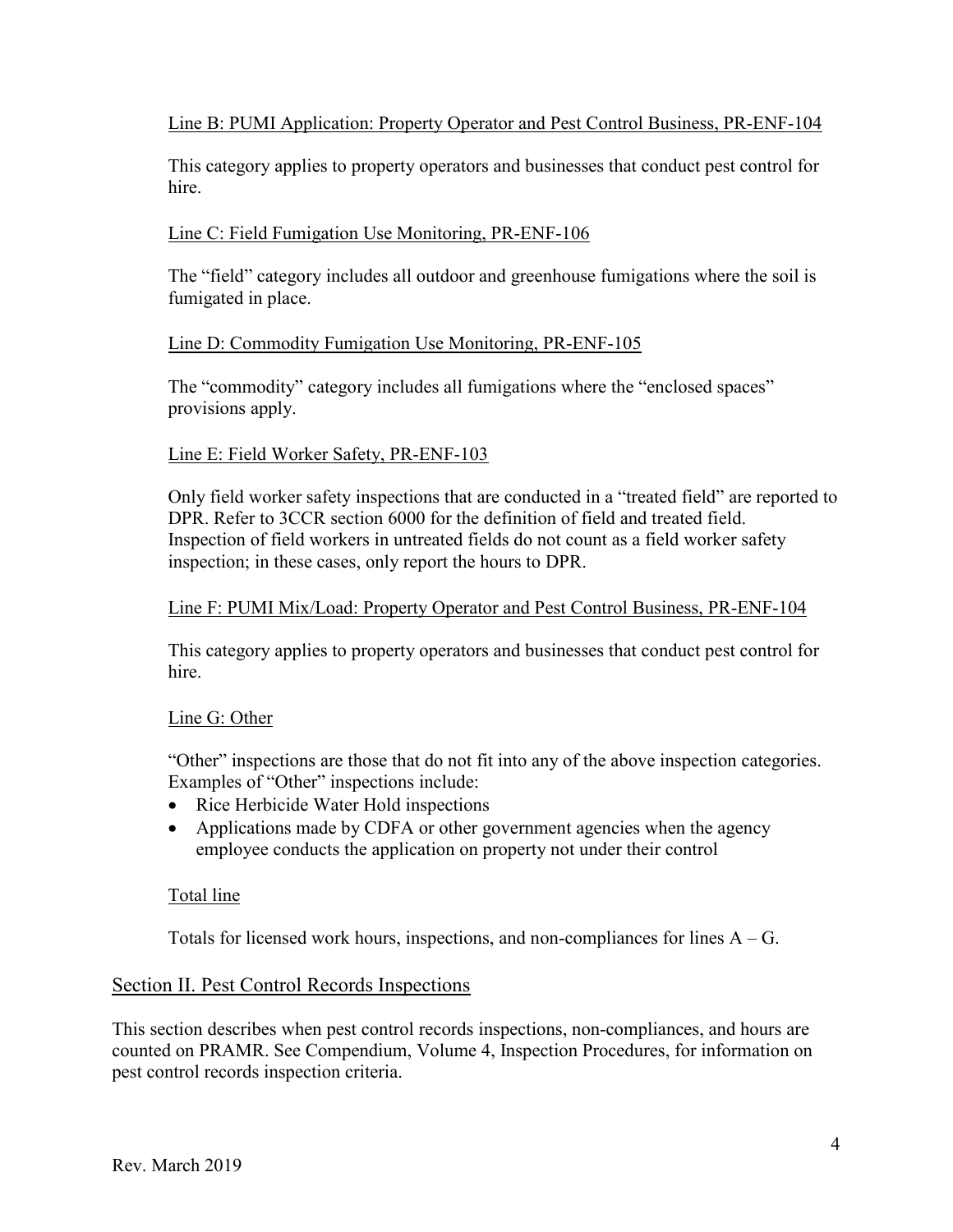#### Line A: Business Records, PR-ENF-110

This category applies to businesses that conduct pest control for hire; structural pest control business records are reported in Section III

#### Line B: Headquarter/Employee Safety Business, PR-ENF-110

This category applies only to licensed pest control businesses that have employees; structural pest control business headquarter/employee safety inspections are reported in Section III; entities other than pest control businesses fall into the "Other" category.

#### Line C: Dealer Records/Storage Inspections, PR-ENF-109

This category only applies to records inspections that are conducted on dealers who are actively selling restricted materials or agricultural use pesticides. This includes inspections on dealers who have sold pesticides within the last two years and it has been two years since their last inspection.

If the dealer has not sold restricted materials or agricultural use pesticides within the last two years, report only the hours expended to DPR and do not submit the inspection.

#### Line D: Pest Control Adviser Records Inspection, PR-ENF-109

This category applies to records inspections that are conducted on pest control advisers registered in the reporting county who are actively writing recommendations. This includes inspections on advisers who were registered within the county and wrote recommendations within the last years, and it has been two years since their last inspection.

 If the adviser has not written recommendations within the last two years, do not submit the inspection to DPR and only report hours.

Hours spent reviewing recommendations as part of a pesticide pre-application site inspection are not reported in this section.

#### Line E: Headquarters/Employee Safety – Production Agriculture, PR-ENF-109

Production agriculture headquarter/employee safety inspections include:

- Employers with employees who handle agricultural and non-agricultural pesticides
- Employers with employees who enter treated fields
- Certified applicators who apply restricted materials for their own use

#### Line F: Headquarters/Employee Safety – Other, PR-ENF-109

"Other" inspections apply to: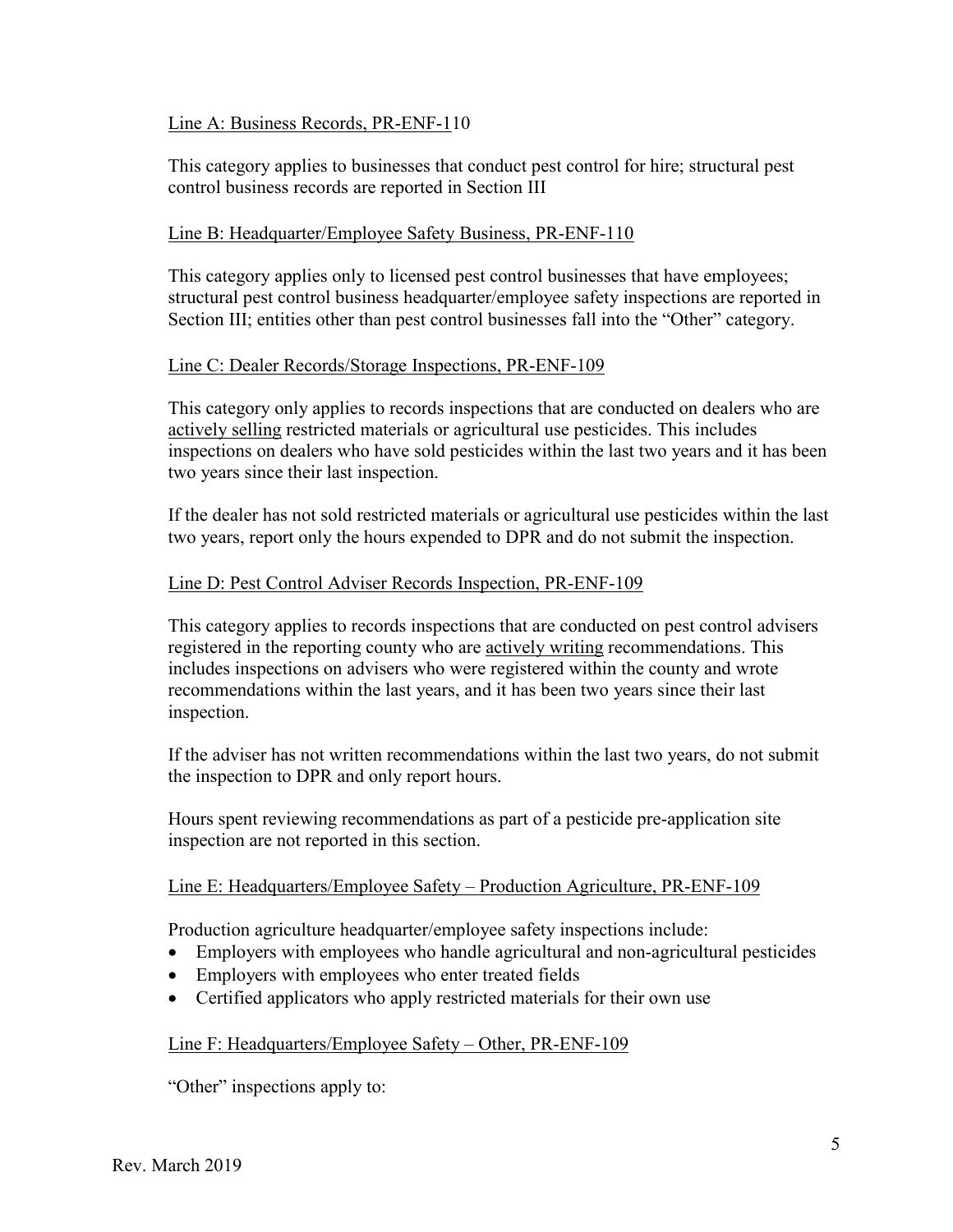- Employers, other than production agriculture, with employees who handle pesticides
- Certified applicators employed by city/county parks, schools, golf courses, grain processing mills, etc. who apply restricted materials for their own use.

#### Total line

The total number of licensed work hours, inspections and non-compliances for lines A-F.

#### Section III. Structural Pest Control Inspections

 counted on PRAMR. This includes Branch I, II, and III inspections. Structural branch I Volume 4, Inspection Procedures, for more information on structural use monitoring This section describes when structural pest control inspections, non-compliances and hours are fumigations have three distinct phases: application, aeration and tarp. See Compendium, inspections.

Line A: Fumigations, Branch 1, PR-ENF-107 Line B: Applications, Branch 2/3, PR-ENF-108 Line C: Mix/Load, Branch 2/3, PR-ENF-108

 Report inspection by type and structural pest control category for Branch 2 and Branch 3 inspections.

#### Line D: Headquarters/Employee Safety – Business, PR-ENF-110

 private applicators, agricultural pest control businesses licensed by DPR, and "Others" as The headquarters/employee safety inspection category applies only to licensed structural pest control businesses that have employees. This category does not include certified defined in Section II.

#### Line E: Business Records

The business records inspection category applies to businesses that conduct structural pest control for hire, not agricultural pest control businesses licensed by DPR.

#### Total line

The total number of licensed work hours, inspections and non-compliances for lines A-E.

### **Section IV. Restricted Materials**

 permits and permit amendments; notices of intent (NOI) reviewed [3 CCR section 6393(b)(7)]; DPR disburses a portion of the mill assessment revenues based on the total number of restricted materials permits (permits) and permit amendments issued by each county; sites identified on all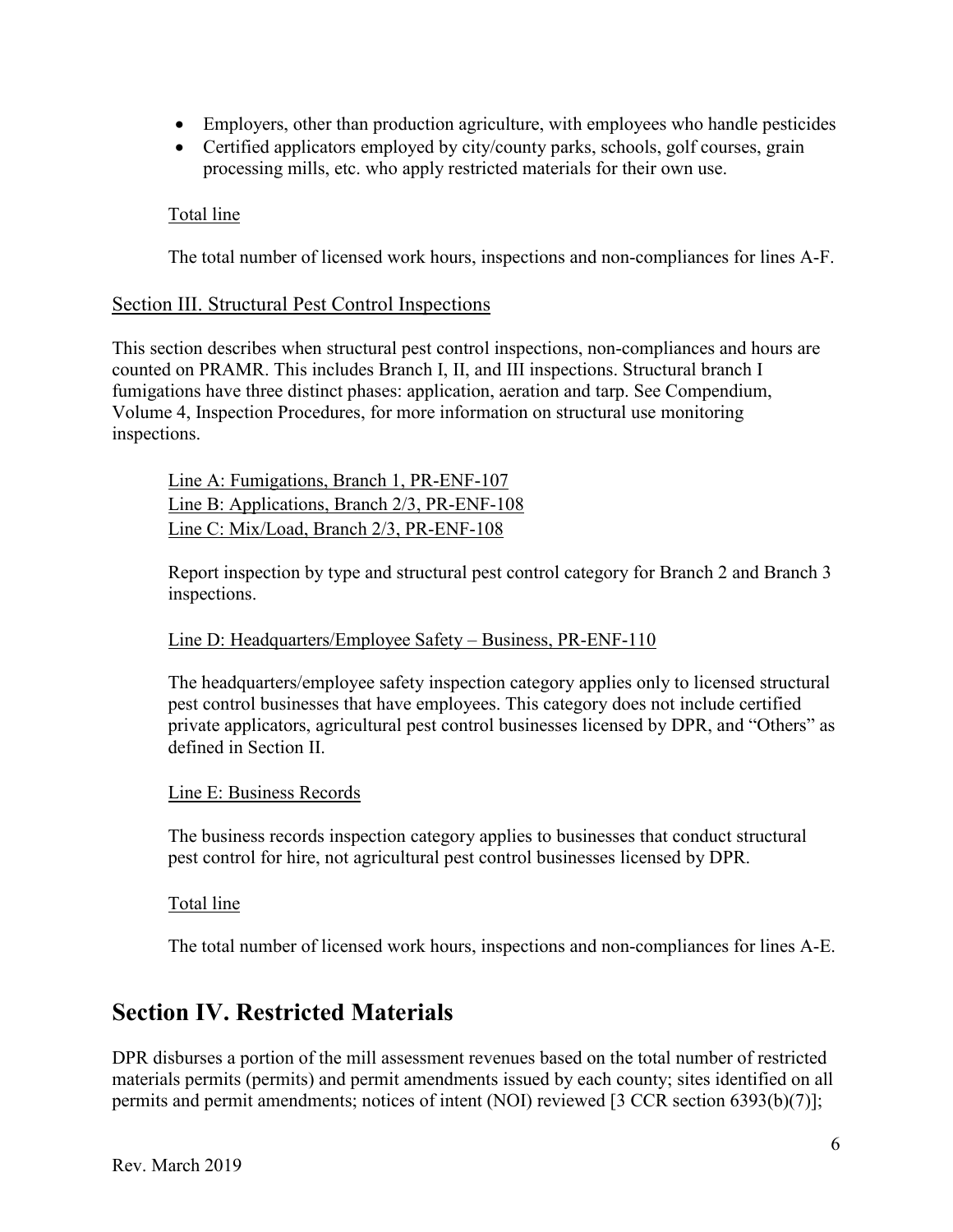and for the work hours expended by licensed staff. Permits, permit amendments, and NOIs must be evaluated or issued by licensed staff.

 entry) for permits and NOIs and complete the "A" portion of a restricted material permit application. Work hours expended by support staff are reported in Section XIV. C. "Support Support staff may only perform office management tasks (i.e., date-stamp, organize, file, data Hours."

#### Calculating the number of hours for permit issuance and denials

Time expended for permits issued/denied may include activities such as:

- Initial permit issuance process
- $\bullet$ Permit supplements/denials
- Changes to permits based upon NOI review/pre-application inspection
- Travel by licensed CAC staff for permit issuance

#### Calculating the number of hours for NOI review

Time expended for NOIs reviewed/denied may include activities such as:

- Collecting and sorting NOIs
- $\bullet$ Comparison to pesticide labels
- Comparison to permits
- Selection of potential sites for pre-application inspections

#### Lines A & B- A. Agricultural Permits & B. Non-Agricultural Permits

Report to DPR the number of:

- $\bullet$ Permits, including new multi-year permits, and permit amendments issued each month. Amendments made to a single permit count as one permit issued regardless of the number or type of changes.
- Documented permit denials. If separate decision-making processes are used for different chemicals, each one is considered a denial. Updating a permit to remove pesticides no longer used by the permittee, or pesticides no longer registered or allowed to be used on specific commodities, is not considered a permit denial.
- "Possession only" permits issued to property operators on a Restricted Material Permit form. Do not report the number of "possession only" permits issued to licensed pest control businesses.

Compendium, Volume 3, Restricted Materials and Permitting, has more information on documentation requirements for permits and denials.

#### Line C. Total Number Permits Issued/Denied

The total number of permits issued and permits denied for agricultural and non-agricultural permits (lines  $A + B$ ).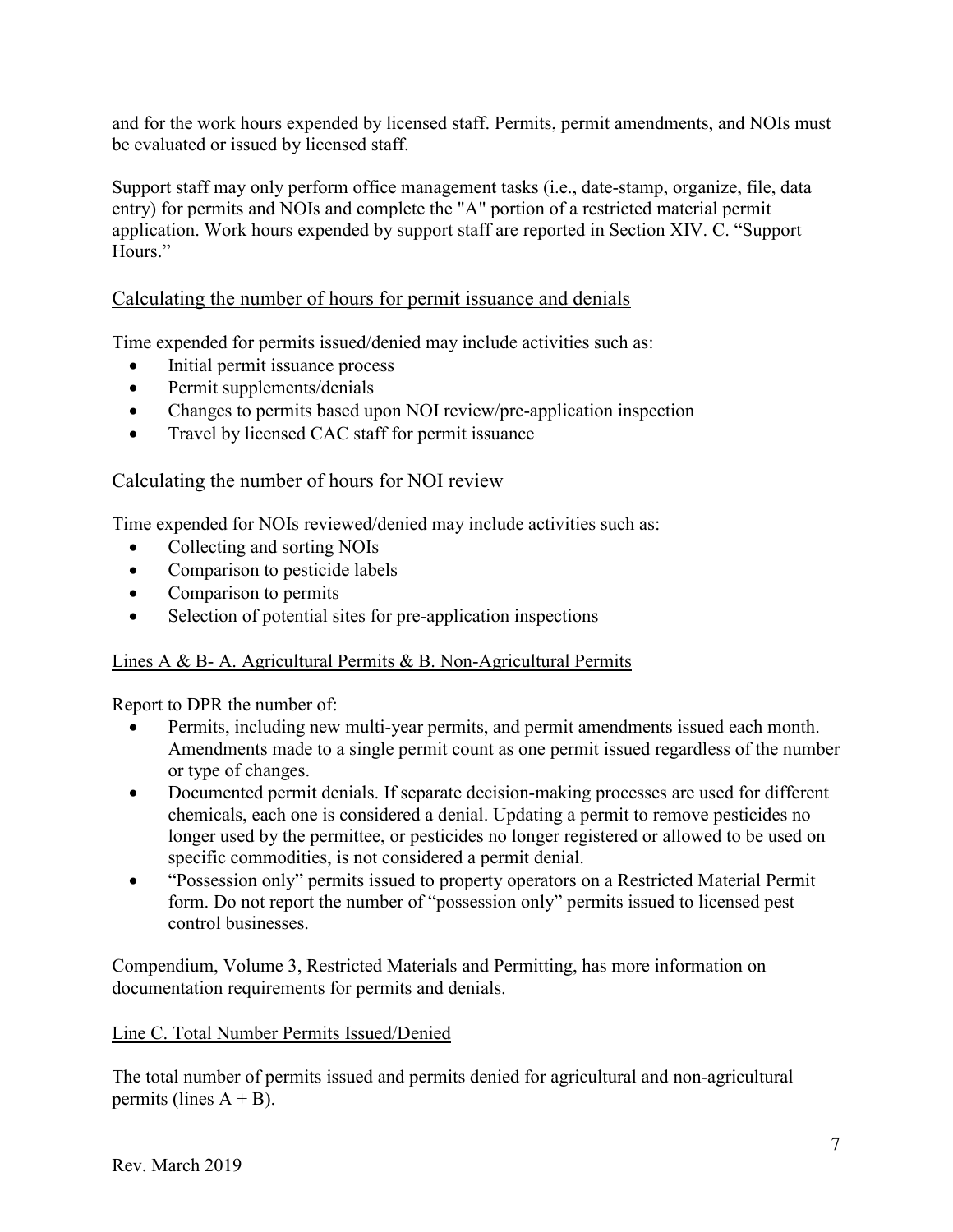#### Line D. Notice of Intent (NOI) Reviewed

Counties report the number of hours for NOI review and the total number of restricted agricultural use (production agriculture and non-production agriculture) NOIs issued and denied.

One NOI is equal to one application to one site (location) regardless of the number of pesticides included in a tank mix.

 pest control, spot weed control, landscape maintenance, etc.) should be recorded as one NOI if Each monthly NOI received for on-going applications (such as fungicide treatments, vertebrate specific and distinct locations are not identified.

The following NOIs are not reported to DPR:

- NOIs for restricted material applications for non-agricultural use (industrial, institutional, structural, etc.).
- $\bullet$ NOIs for non-restricted material applications.

#### Total line

The total number of licensed work hours for lines A, B and D.

#### Line E. Annual Total Sites

restricted materials permit data. All of the following criteria must be met during the reporting period (July 1 to June 30) for a site to be counted: CalPEATS calculates Annual Total Sites using a combination of pesticide use report (PUR) and

- Restricted materials permit was active,
- Site was listed and active on the permit,
- Commodity was listed and active on the site, and
- At least one PUR is entered in CalAgPermits for the permit, site, and commodity.

For example, if an active restricted materials permit lists a site that has two commodities, and both commodities have a PUR in CalAgPermits, this counts as two sites. If only one of the commodities has a PUR, this counts as one site. If neither commodity has a PUR, this counts as zero sites.

This calculation includes PUR for treatment that required a restricted materials permit but did not involve restricted materials.

The calculation **does not count sites only identified on operator identification (OID) forms.**  Such sites do not meet the mill apportionment criteria described in 3 CCR section 6393(b)(7).

CalPEATS automatically populates Annual Total Sites and dynamically updates it based on PUR entry. To allow DPR to meet the timeline specified in Title 3, California Code of Regulations section 6391(a), PUR data for the reporting year (July 1-June 30) must be in CalAgPermits by the following December 31 to ensure an accurate count of the number of sites.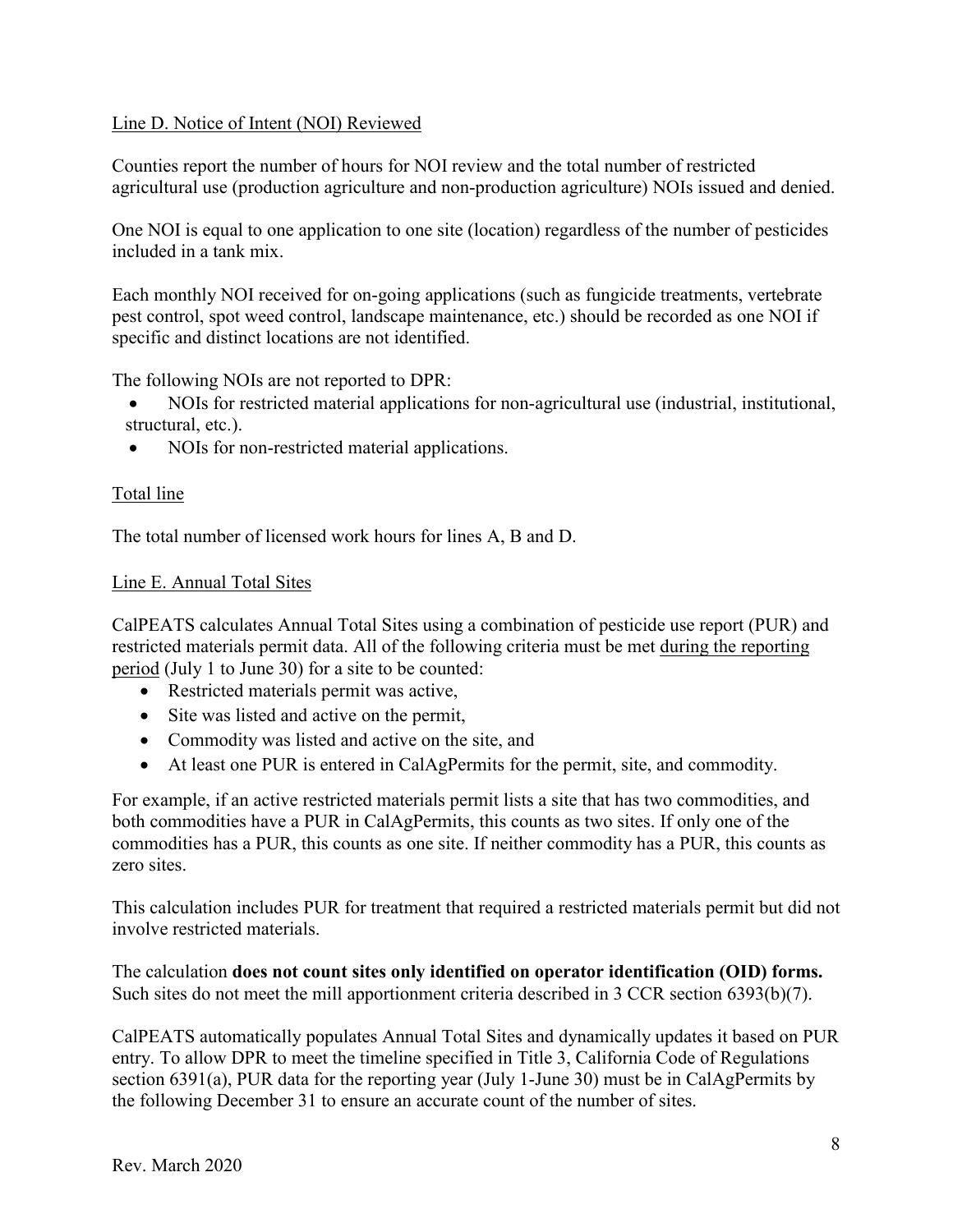Report the CalPEATS calculation of Annual Total Sites to DPR.

#### Line F. Annual Total Multi-Year Restricted Material Permits

The total number of multi-year restricted material permits is reported annually on the June report, not monthly. This total includes all multi-year permits from the two previous fiscal years as long as the permit was active within the current fiscal year.

 operator identification issuances. These are captured in Section VI Line E. This total does not include new multi-year restricted material permits issued in the current fiscal year. These new permits should be included in lines A and B. This total also doesn't include

### **Section V. Investigations**

DPR disburses a portion of the mill assessment based on the number of hours expended on pesticide-related activities agreed upon by the Director and the commissioner that are conducted by licensed staff [3CCR section 6393(b)(4)].

investigations completed in each category under the column, "Total Investigations."<br>Counting Investigations Total investigations include routine and priority investigations. Report the total number of

Routine investigations are those that do NOT meet priority effects criteria established by DPR, the California Agricultural Commissioners and Sealers Association (CACASA) and U.S. Environmental Protection Agency (U.S. EPA).

 or more of the priority investigation effects criteria established through the cooperative Priority investigations are those assigned a priority case number by DPR because they meet one agreement between DPR, CACASA and U.S. EPA.

If multiple people are involved in an episode, each person does not count as a priority investigation (i.e. a pesticide episode involving ten persons is counted as one priority investigation.

A priority investigation with multiple effects (such as human, environmental effects and economic loss) is reported as one priority investigation. Record the investigation on the line that best reflects the most obvious effect.

Example: You report ten completed investigations under the "Total Investigations" column for "Human Effects – Agricultural." Of this total, eight routine and two priority investigations were completed. The two priority investigations are reported in the second column under "Priorities."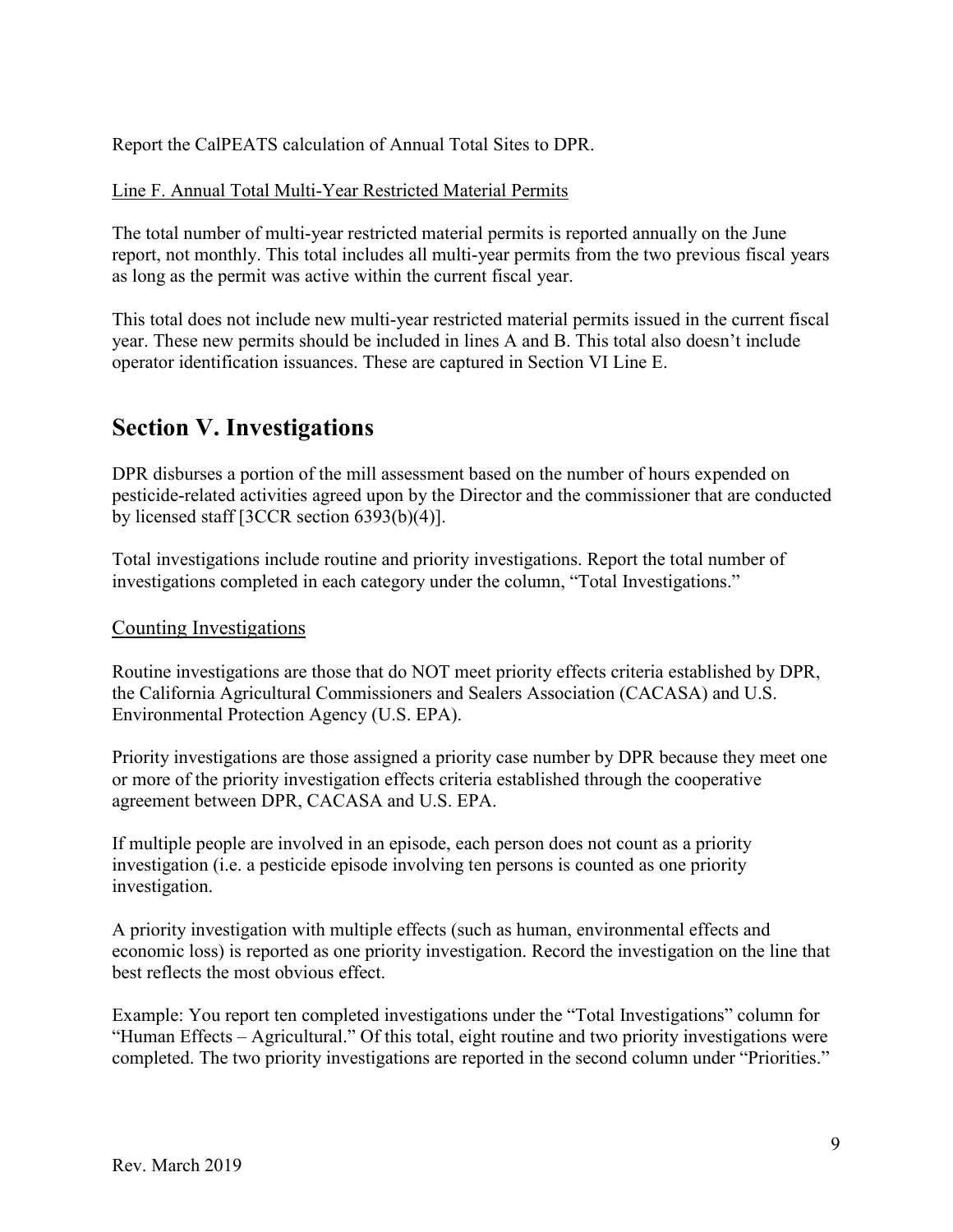#### Line A. Human Effects

pesticide drift or residue. Human effects investigations involve human illnesses, injuries, and exposures to pesticides. Examples include doctors' reports of occupational or non- occupational illnesses or injuries, and complaints from employees, field workers, and citizens alleging exposure or illness from

Investigations should be recorded in the appropriate "Human Effects" category: agricultural, anti-microbial, structural, or other. "Human Effects-Other" includes episodes involving maintenance gardeners and persons in industrial/institutional settings exposed to pesticides other than anti-microbial pesticides.

#### Line B. Environmental Effects

Environmental effects investigations involve pesticide contamination, symptoms, or damage to the environment. Examples include air or land contamination, wildlife losses, pesticide-related fires, spills, and subsequent evacuations of surrounding areas. Human illnesses resulting from an environmental effect are not reported in this category; they should be reported in the appropriate category under "Human Effects."

#### Line C. Property Loss Damage

Property loss damage investigations include those where property is lost or damaged due to pesticide mishandling, non-performance, or phytotoxicity. Examples include bee kills, illegal residues on crops, crop yield losses, and residential landscape damage.

#### Line D. Other

Special incidents such as episodes within Oregon, Nevada, Arizona, or tribal land that have effects in California, incidents involving endangered species and pest control equipment accidents that occur while handling pesticides are identified as "Other."

#### Total line

The total licensed works hours for all investigations and priorities in lines A - D.

### **Section VI. License/Certificate Registration/I.D. Numbers**

 approved jointly by the Director and the commissioners and; the total number of private applicator certificate holders certified in each county [3 CCR sections 6393(b)(2) and (3)]. DPR disburses mill assessment revenues for the total number of licensed pest control dealers in each county; licensed pest control advisers, pest control businesses, pest control aircraft pilots, farm labor contractors and structural pest control operators registered in each county; active operator identification numbers in each county; any additional similar workload activities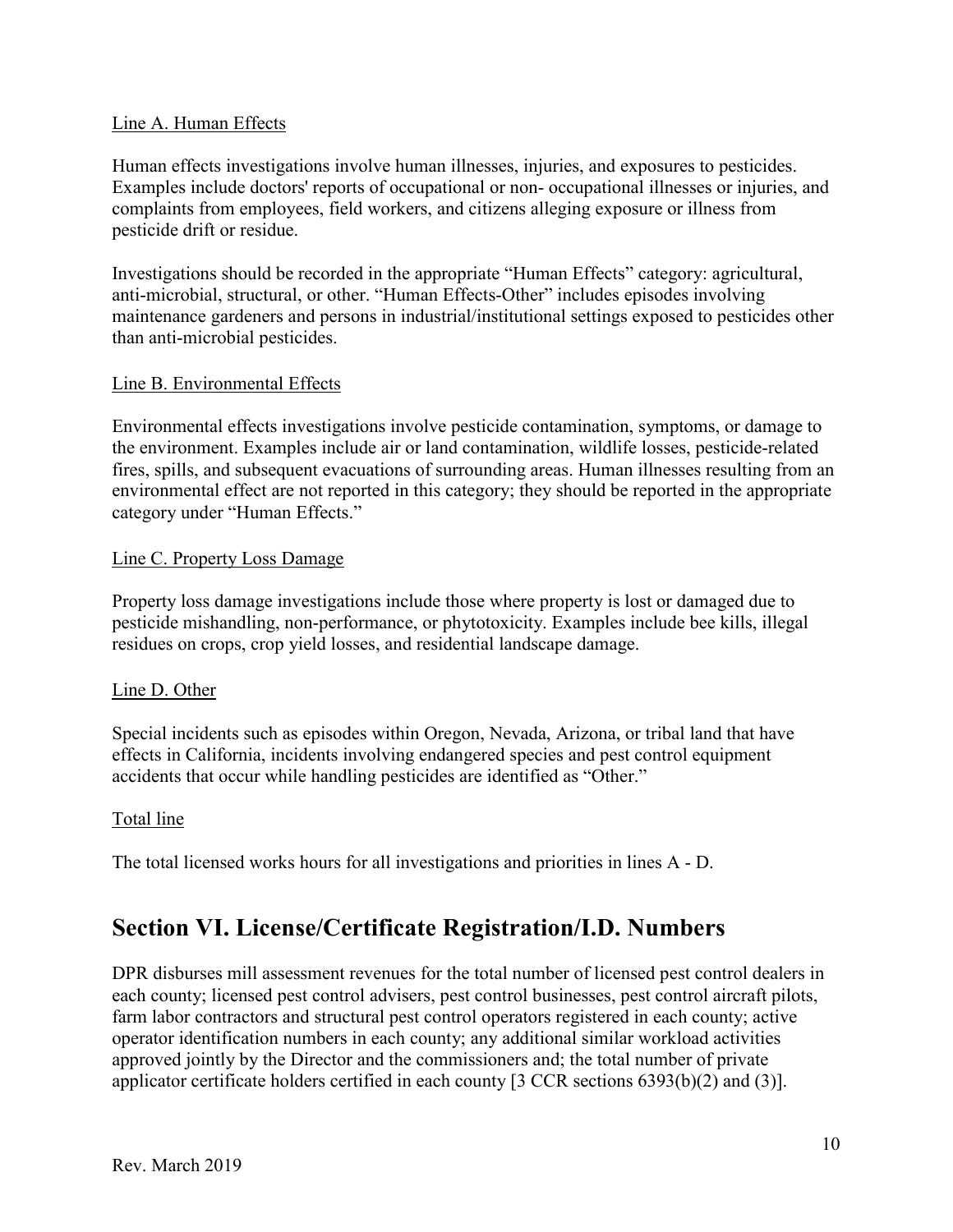For all categories, this includes both "in-person" and "mail-in" registrations.

#### Line A. Agricultural Pest Control Business

Includes agricultural pest control, maintenance gardener pest control, and fee-exempt pest control businesses. This **does not** include structural pest control businesses.

This category **does not** include the number of qualified applicator certificate holders (QACs) or qualified applicator licensees (QALs) designated as the responsible person for each business location.

#### Line B. Agricultural Pest Control Adviser

The number of agricultural pest control advisers registered in the county.

#### Line C. Pest Control Aircraft Pilot

The number of pest control aircraft pilots (includes apprentice and journeymen pest control pilots) registered in the county.

#### Line D. Farm Labor Contractor

The number of farm labor contractors registered in the county.

#### Line E. Operator Identification Numbers

This category includes the total number of new operator identification (OP ID) numbers issued for non-restricted pesticide use each month, including new multi-year OP IDs.

This category also includes the total number of county valid multi-year OP IDs issued prior to the beginning of the current fiscal year. This number is added to the number of new operator OP IDs issued in June.

 This category **does not** include "multi-year" restricted material permits. These are captured in Line F of Section IV.

#### Line F. Structural Operator Registrations

The number of structural pest control businesses registered in the county.

#### Line G. Private Applicators

Only new and renewal certifications issued in the reporting month are reported to DPR. Since private applicator certifications are valid for three years, for mill assessment purposes, DPR will add the two previous fiscal year totals to the current total for a grand total of all valid private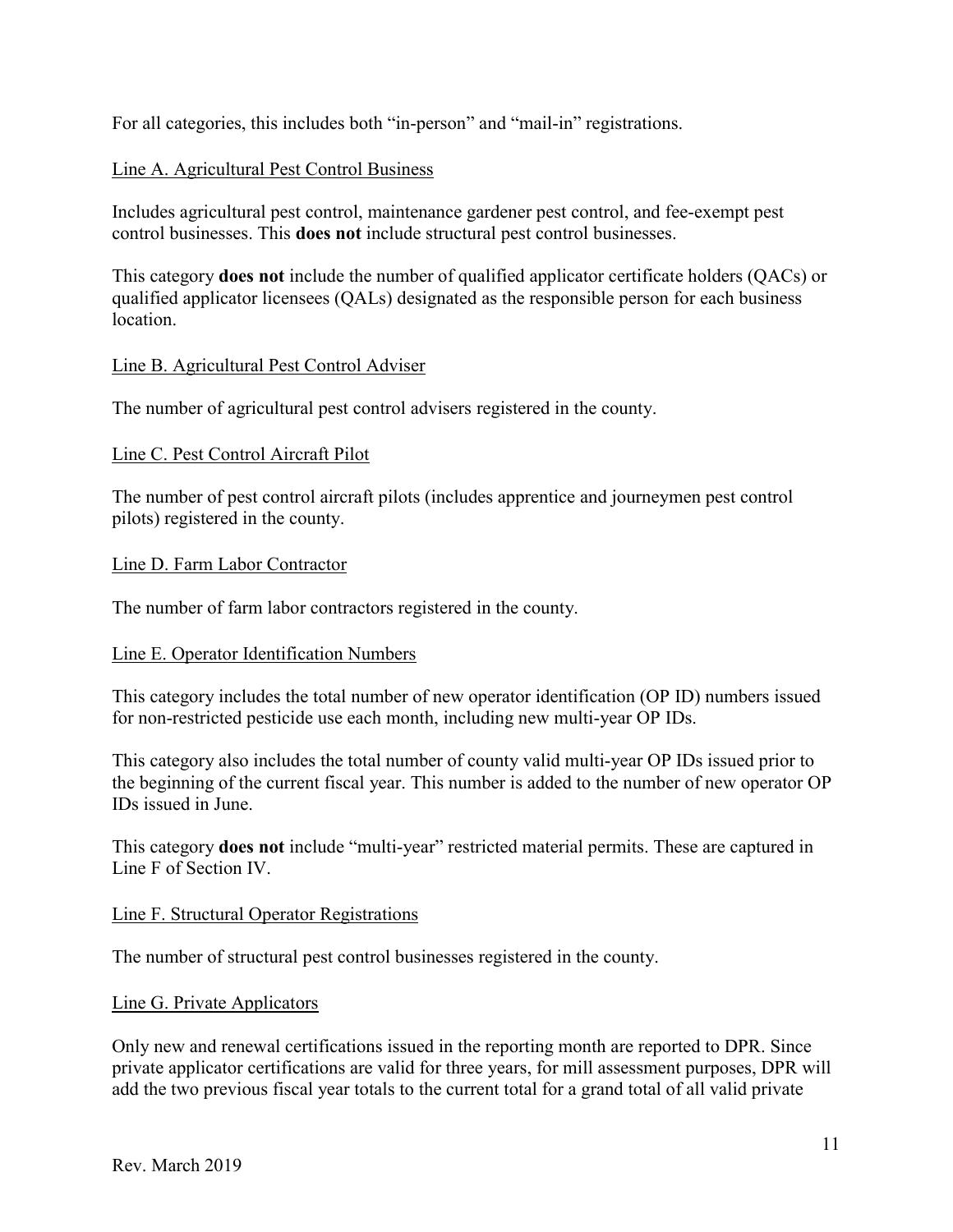applicator certifications in each county. This category does not include persons who have been "qualified" to train pesticide handler or field worker employees.

Line 1. Private Applicators - Re-certified (Continuing Education Hours)

Certified private applicators may apply to renew their certification (re-certify) after they obtain six hours of continuing education during the valid period of their certificate. They may submit their completed application (PR-PML-045) with proof of completing the continuing education hours no sooner than 120 days prior to, and no later than 90 days after, the certificate expiration date. To be included in this category, documentation of continuing education hours must be provided to and approved by the CAC.

Line 2. Private Applicators - Re-certified (Examination)

Certified private applicators may renew their certification (re-certify) by passing the private applicator re-certification examination. They may submit their completed application (PR-PML-045) no sooner than 120 days prior to and no later than 90 days after the certificate expiration date. Report the number re-certified and total number of exams given in a month.

Line 3. Private Applicator - Certified - New

 Individuals passing the private applicator examination for the first time are recorded as new certifications. Individuals who fail to renew their private applicator certification within 90 days of the date of expiration must take the private applicator examination (not the re-certification examination). In these cases, the individuals count as new certifications.

Line 4. Private Applicator - Failed Examination

 This category includes the number of failed exam(s) in the month the exam(s) was given. An individual could take and fail an examination more than once in a reporting month.

Total line

registered/OP ID numbers issued from lines  $A - G$ . The total number of licensed work hours and the total number of licenses/certificates

### **Section VII. Training and Outreach**

Pesticide regulatory training and outreach activities are provided to licensees, grower/operators, the general public, industry organizations and persons or groups such as government agencies (other than county use enforcement staff). The content of the training must be related to pesticide regulatory requirements.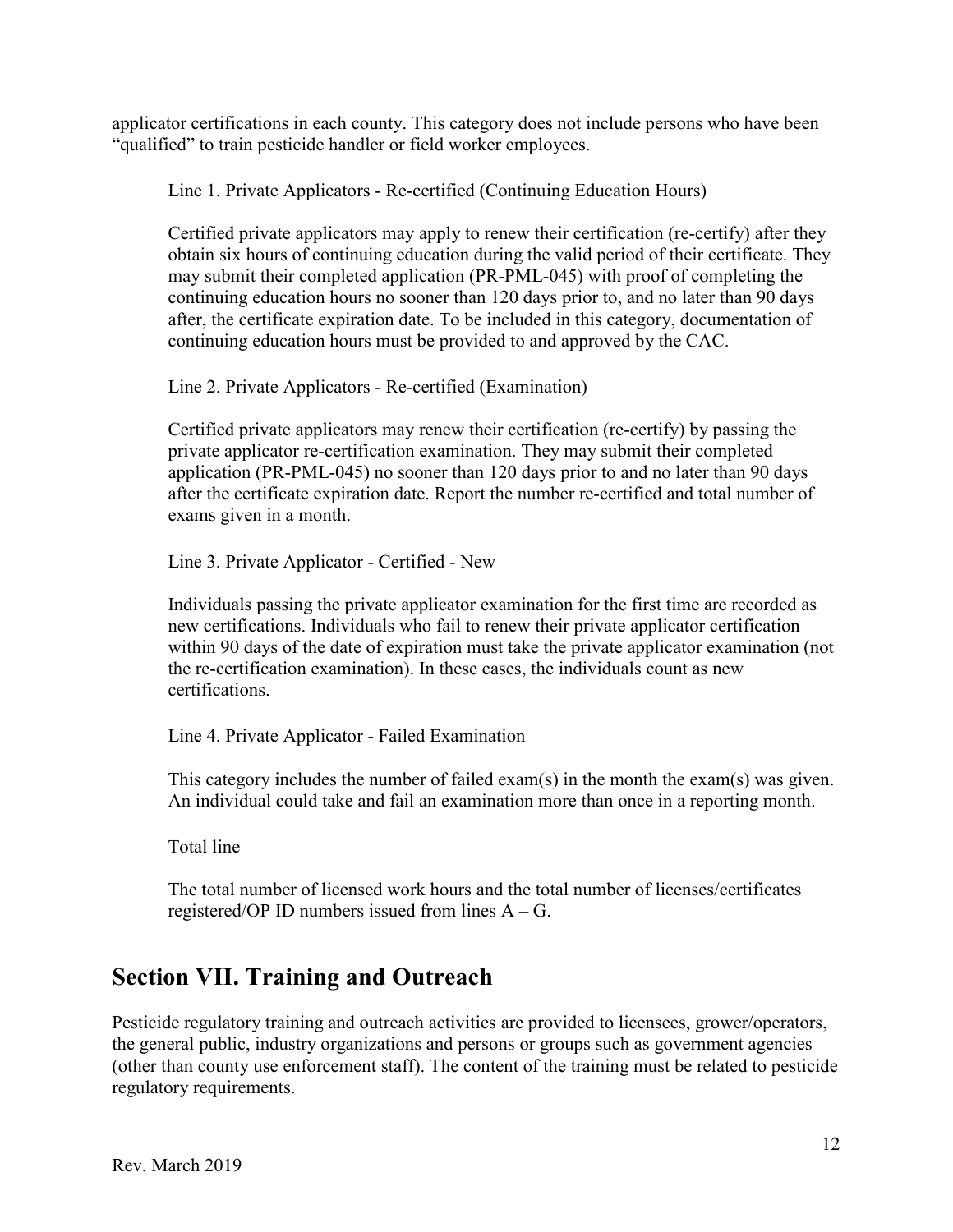All work hours expended on training and outreach activities, including preparation and travel time are reported in the month the hours are expended.

The total number of sessions conducted and the total number of persons in attendance for each criteria type (A through D) are reported in the month the sessions occurred. This does not include routine "roundtable" discussions, inspections, meetings, committees, media interviews, or training of county use enforcement staff.

 The number of hours associated with formal training sessions solely conducted for county pesticide regulatory staff is reported in Section XIV B. - Other Licensed Enforcement Hours.

#### Line A. Licensees

Includes pesticide regulatory training provided to licensees (dealers, advisers, pilots, and employees of licensed pest control businesses).

#### Line B. Grower/Operators

Includes pesticide regulatory training provided to growers, property operators, or their employees. Examples include employee safety training requirements, the restricted material permit system, or pesticide use reporting and record keeping.

#### C. Public Education

Includes training provided to the general public and academic institutions about aspects of the pesticide regulatory program.

#### D. Other

Includes training provided to persons or groups not specified above, such as government agencies (other than county use enforcement staff) and industry organizations.

#### Total line

The total number of licensed work hours, training/outreach sessions, and attendees for lines A– D.

### **Section VIII. Compliance Actions**

Compliance actions notify a person or business that a violation(s) of pesticide laws or regulations has occurred. A compliance action provides a written record that a violation(s) occurred and is not, by itself, an administrative enforcement action. A compliance action is any of the following:

• Warning letter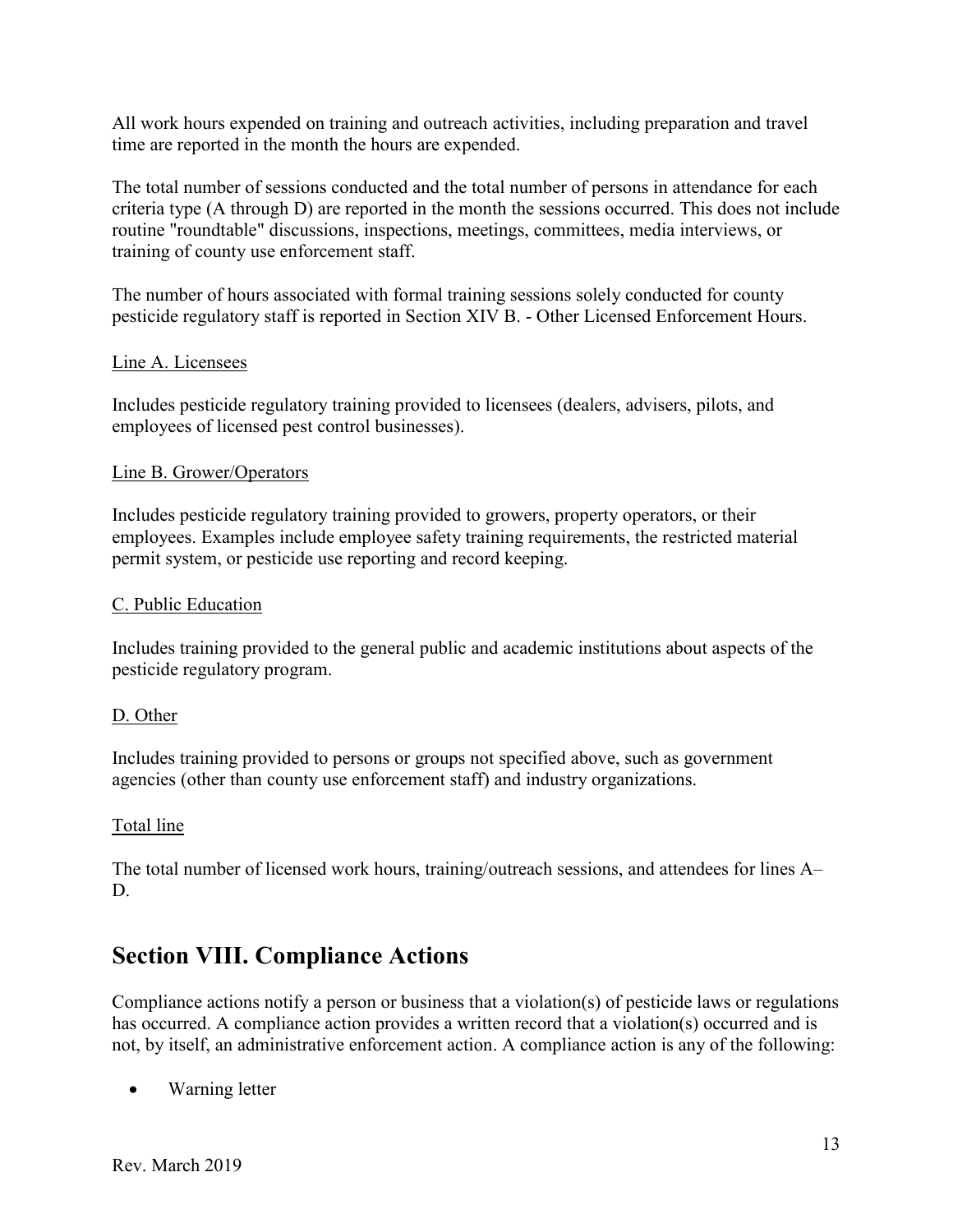- $\bullet$ Violation notice
- Inspection form or Violation Notice (PR-ENF-101)
- Cease and Desist Order
- Documented compliance interview.

The total number of each type of compliance action is reported in the month it is closed.

#### Line A. Warning Letters/Violation Notices

#### Warning Letters

 Warning letters are written on county letterhead or on a form to notify a responsible person or business that non-compliances were observed, typically while the county was conducting an inspection or investigation. The letter documents that further action may be initiated if compliance is not obtained. Inspection reports with "Warning" or similar wording written across the face page cannot be counted as warning letters.

To be considered complete, a warning letter must include the violator's name, date of incident, and all appropriate law/regulation sections violated.

#### Violation Notice

A violation notice is a record that a violation occurred and may be either:

- 1) An inspection form with a violation notice box checked "Yes" and either a county-issued number or the serial number of the inspection form written on the line provided. Some inspection forms have two violation notice boxes, one for the business and the other for the individual. Each is counted separately, if completed as directed in the above paragraph.
- 2) A Violation Notice form (PR-ENF-101) To be considered complete, the violation notice must have all header and general information filled in, all applicable law/regulation sections identified, provide a violation narrative, and contain the violator's and inspector's printed name and signature.

#### Line B. Cease and Desist Orders

The cease and desist order is a type of immediate corrective action that serves as a directive to stop hazardous or potentially harmful activities. A cease and desist order may be issued by means of one of the following:

1) An inspection form with the cease and desist box checked "Yes" and an explanation providing the reason for issuing and the conditions for resuming activities in the remarks section of the inspection form.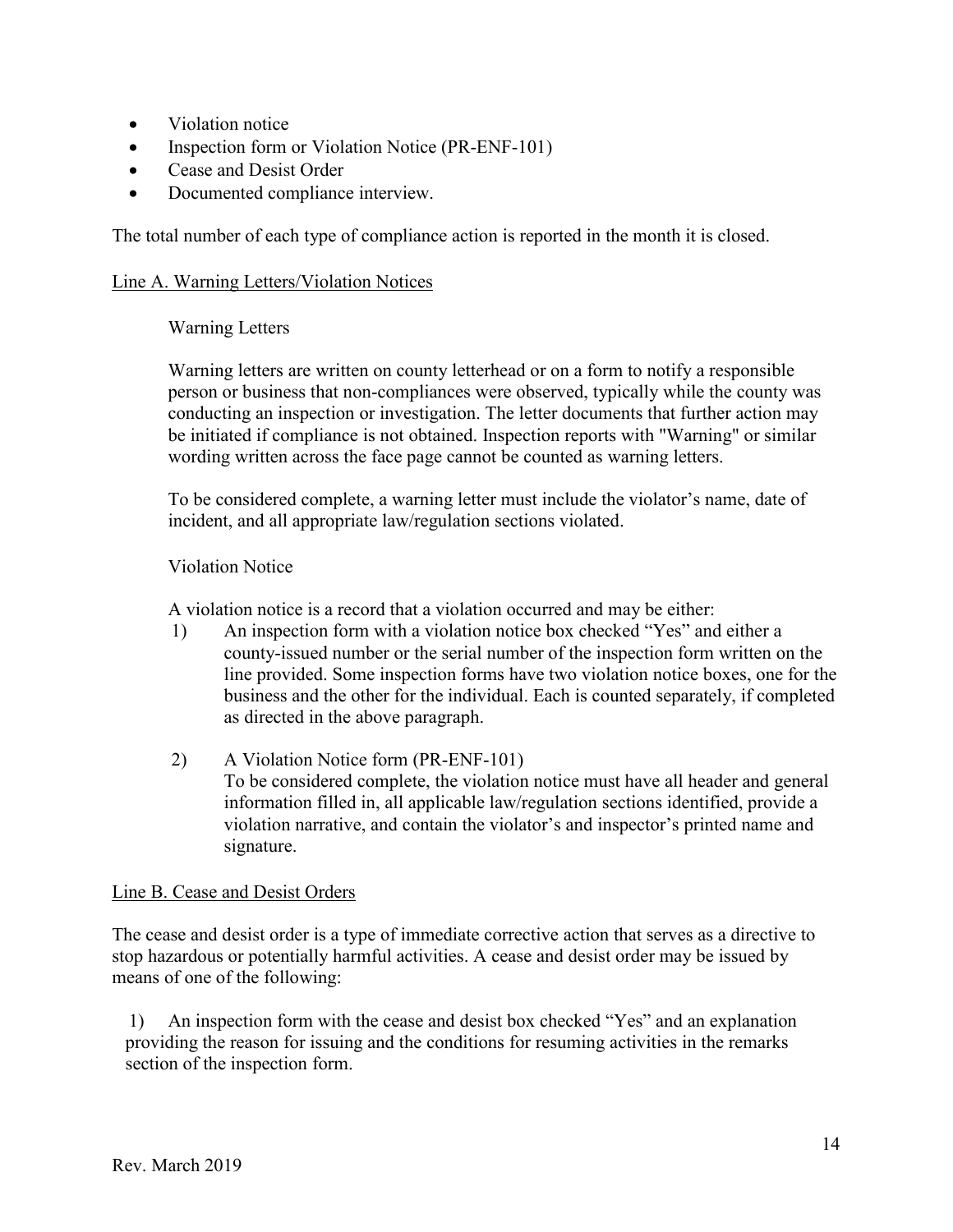2) A Violation Notice form (PR-ENF-101) with the Cease and Desist Order box checked to indicate the form is being used as a cease and desist order, not as a violation notice. PR-ENF-101 must be completed as explained in Section VIII, Part A, with an explanation providing the reason for issuing and the conditions for resuming activities in the remarks section of the inspection form.

3) A cease and desist order written on county letterhead with an explanation providing the reason for issuing and the conditions for resuming activities in the narrative section with the violator's and inspector's printed name and signature.

A cease and desist order cannot be counted as a violation notice.

#### Line C. Documented Compliance Interviews

A documented compliance interview is an information-gathering office interview conducted to evaluate and question the responsible person(s) about non-compliances found during investigations or inspections. The documented compliance interview, alone, is not an administrative or enforcement action.

Documented compliance interviews are written on county letterhead or on a county form to provide a summary of the interview.

A documented compliance interview must include the date, time, location, parties present, activity which precipitated the interview, non-compliance or violation, and proposed corrective actions. The summary of the interview is typically mailed to the parties that were present.

The number of compliance interviews is reported in the month it is closed by the county.

#### Total line

The total licensed work hours and compliance actions for lines A-C. This total includes hours associated with the preparation of decision reports.

### **Section IX. Enforcement Actions**

Enforcement actions are procedures taken as a result of violations found during inspections, observations, or investigations. All reported enforcement actions must be substantiated with retrievable documentation to verify each action taken.

The number of enforcement actions is reported by the following categories: A-Administrative Actions, B-Judicial Actions, and C-Referrals to DPR.

Enforcement actions are reported to DPR in the month the enforcement action is completed by the county.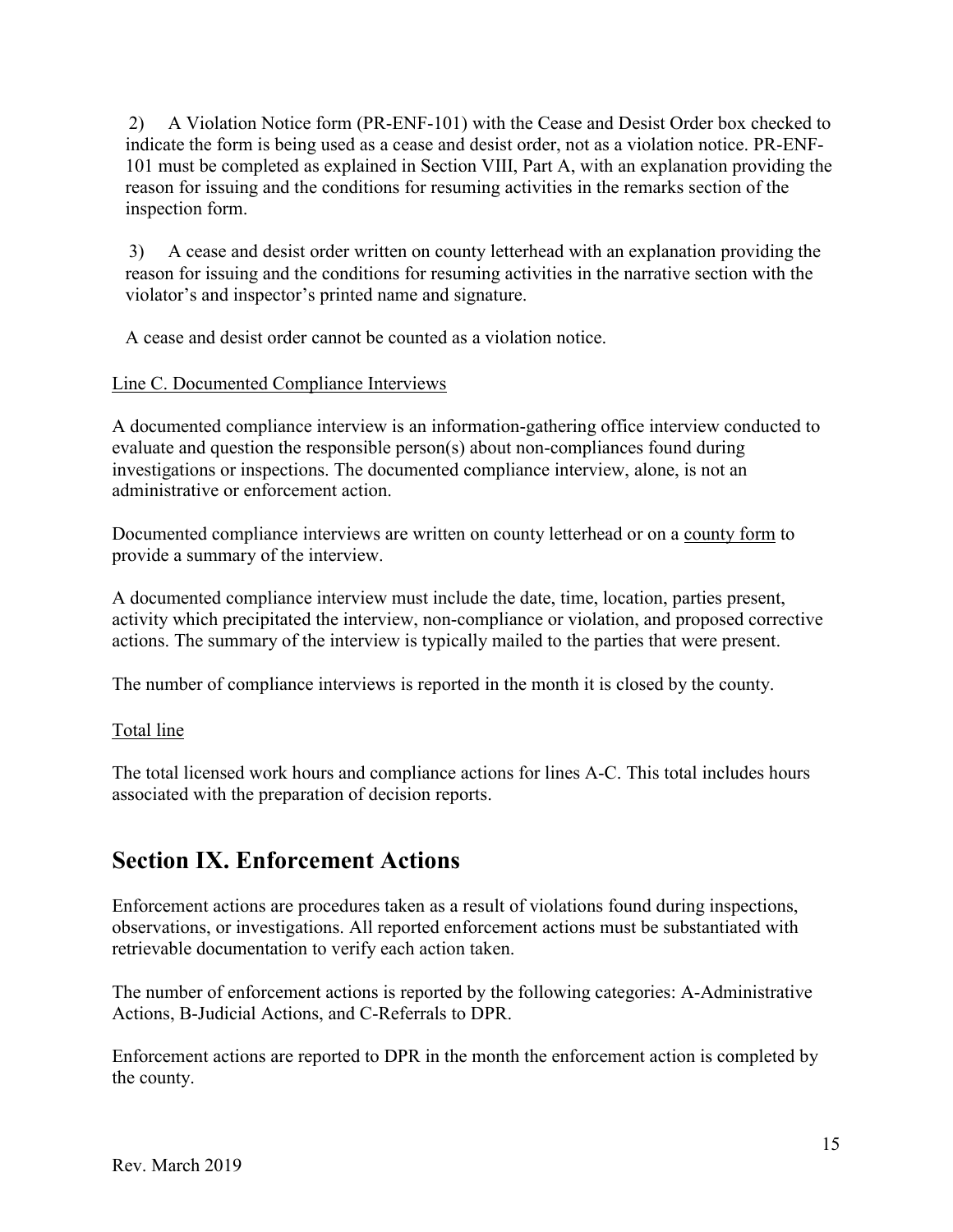#### Line A. Administrative Actions

 action or appeal for a hearing. Administrative actions that are appealed for a hearing are not Administrative actions (suspension, revocation, refusal, civil penalties) require due process procedures. The person who is the subject of an administrative action may either agree to the completed until the commissioner conducts a hearing and/or issues a written decision.

Completed administrative actions are reported under one of the following subcategories:

#### Line 1. Restricted Materials Permit

 Action against a permit includes refusal, suspension, or revocation of one or all materials listed on the permit. Pesticide product cancellation or suspension actions initiated by U.S. EPA or DPR are not permit actions.

Line 2. Private Applicator Certifications

Action against a private applicator certification to apply restricted materials includes suspension, refusal, or revocation of the certification.

Line 3. County Registrations

Action against a licensee's county registration includes refusal, revocation, or suspension.

Line 4. Structural Civil Penalties

Structural civil penalties are fines levied by commissioners against structural pest control operators in accordance with established procedures and penalty guidelines found in Business and Professions Code (B&P Code) section 8617, 16 CCR section 1922, and Food and Agricultural Code (FAC) section 12999.5.

Line 5. Agricultural Civil Penalties

Agricultural civil penalties are fines levied by commissioners against pest control businesses, licensees, certificate holders, and other pesticide users in accordance with established procedures and penalty guidelines in FAC section 12999.5 and 3 CCR section 6130. This category excludes cases of violation(s) of the B&P Code or 16 CCR by structural pest control businesses or individuals registered/licensed by the Structural Pest Control Board.

#### Line B. Judicial Actions (Lines 1 - 4)

Judicial actions are enforcement actions initiated by the commissioner in which the guilt or innocence of the respondent is decided in the courts.

Judicial actions are reported under one of the following subcategories: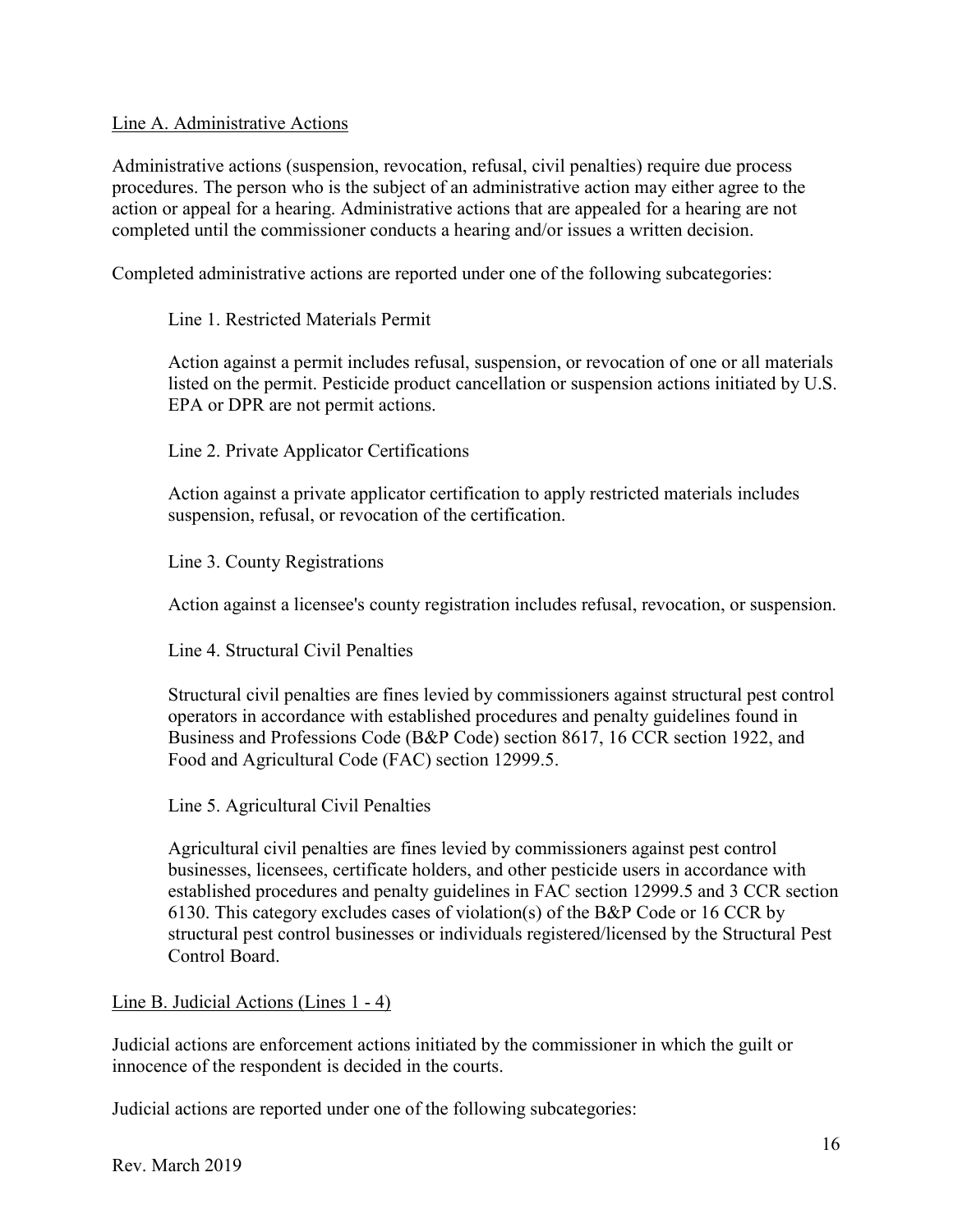Line 1. Notice to Appear (Citations)

Notices to appear are direct citations issued to an individual or responsible party as notification of infraction or misdemeanor violation. Citations are reported in the month they are issued and should not be counted twice (i.e., in the month issued and also the month of final disposition).

Line 2. Cases Submitted to District Attorney

Investigative cases prepared by the county for possible action by the District Attorney (DA) are reported according to the month they are submitted to the DA. Cases submitted to the DA are not considered filed. See lines 3 and 4 for filed cases.

Line 3. Civil Complaints Filed

When the DA accepts an investigation for civil prosecution and files formal charges and an accusation, the case is filed. Civil actions filed by the State Attorney General are not reported to DPR.

Line 4. Criminal Complaints Filed

If the DA accepts an investigation for criminal prosecution and files a complaint against the respondent, the case is filed. The number of criminal complaints filed is reported when the final decision is rendered, not when the case is filed.

#### C. Referrals to DPR

 State Action" (Enforcement Letter ENF 09-18). Any enforcement action referred to DPR must meet the criteria in "Referring Cases to DPR for

#### Total line

The total licensed work hours and number of enforcement actions for lines  $A - C$ .

This includes hours associated with case preparation, including making a copy of the case file for the respondent, hearings, appeals and final orders.

### **Section XI – XIII. Specific Type of Hours**

DPR disburses mill assessment revenues for the work hours expended on the following pesticide-related activities by licensed staff and other staff [3 CCR section 6393(b)(4)]: surveillance, pesticide/hazardous material spill incidents and use report review and follow-up hours.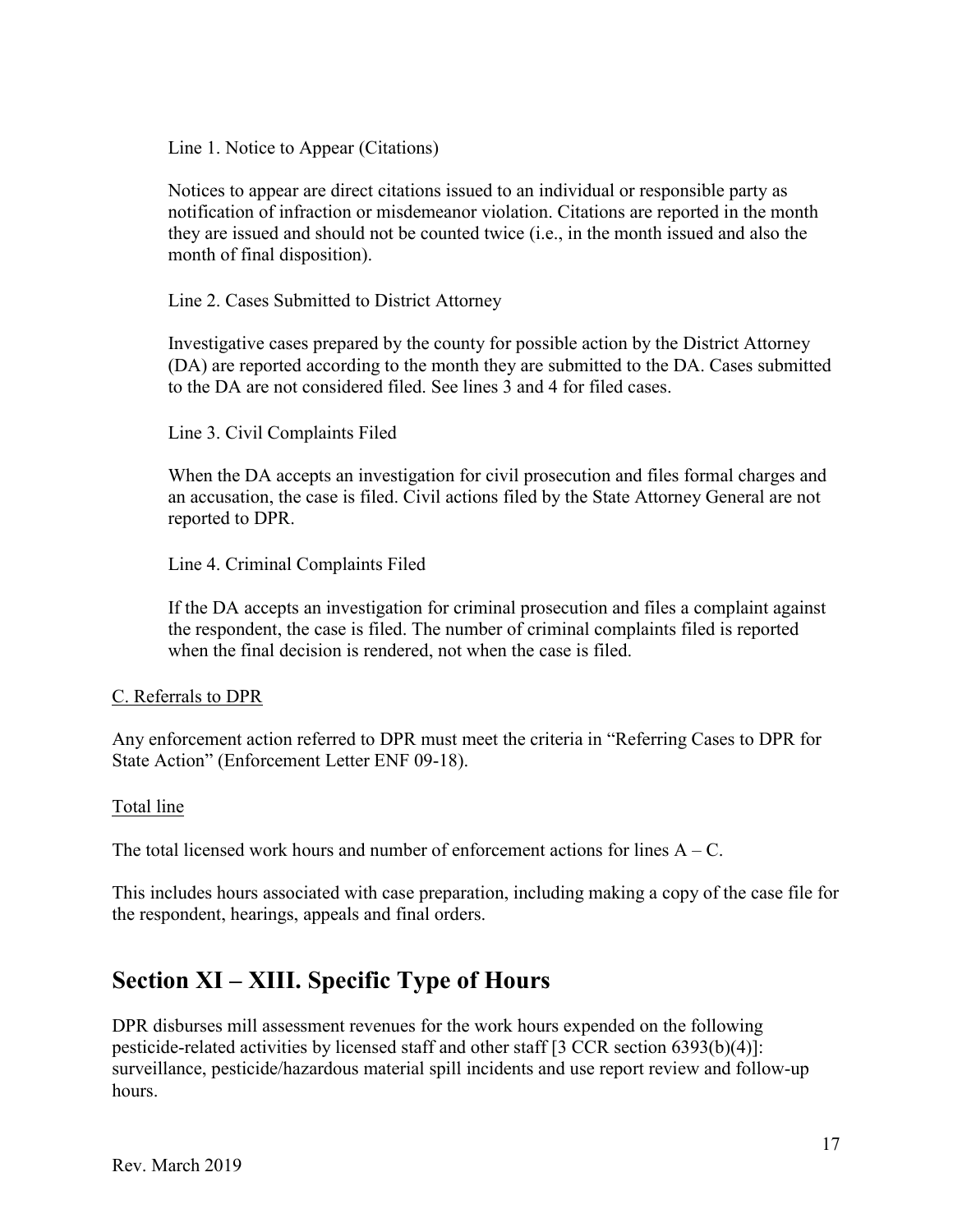### **Section XI. Surveillance Hours**

Surveillance hours include monitoring for applications of pesticides or for unattended pesticides, surveillance checks for citrus/bee protection requirements, water-holding surveillance of rice herbicides that are not credited with site inspections, and structural application surveillance.

### **Section XII. Pesticide/Hazardous Material Spill Hours**

Pesticide/Hazardous Material Spill hours include time spent containing, identifying, and/or coordinating activities related to the spill incident.

### **Section XIII. Use Report Review and Follow-Up Hours**

Use report review hours include:

- $\bullet$ Reviewing pesticide use reports (PURs) for accuracy and completeness
- Reviewing PURs returned from DPR for correction.
- Follow-up of pesticide applicators required to, but failing to report pesticide use.

### **Section XIV. Total Pesticide Activity Hours**

DPR disburses mill assessment revenues for the work hours expended on pesticide-related activities that are agreed upon by the Director and the commissioners, provided the work hours are expended by licensed staff [3CCR sections 6393(b)(4)].

 Sections I - XIII represent specific pesticide-related activities for which the work hours are reported and totaled in Section XIV, Part A.

Pesticide-related licensed work hours, other than those reported in Part A, must be reported in either:

- Section XIV. B. Other Licensed Enforcement Hours or
- Section XIV. C. Support Hours

Line A. Licensed Hours Expended for Sections I - XIII

The total hours reported in Sections I – XIII.

#### Line B. Other Licensed Enforcement Hours

This section includes licensed hours expended on pesticide-related regulatory activities other than those reported in Sections I-XIII. Examples include: certifying triple-rinsed containers,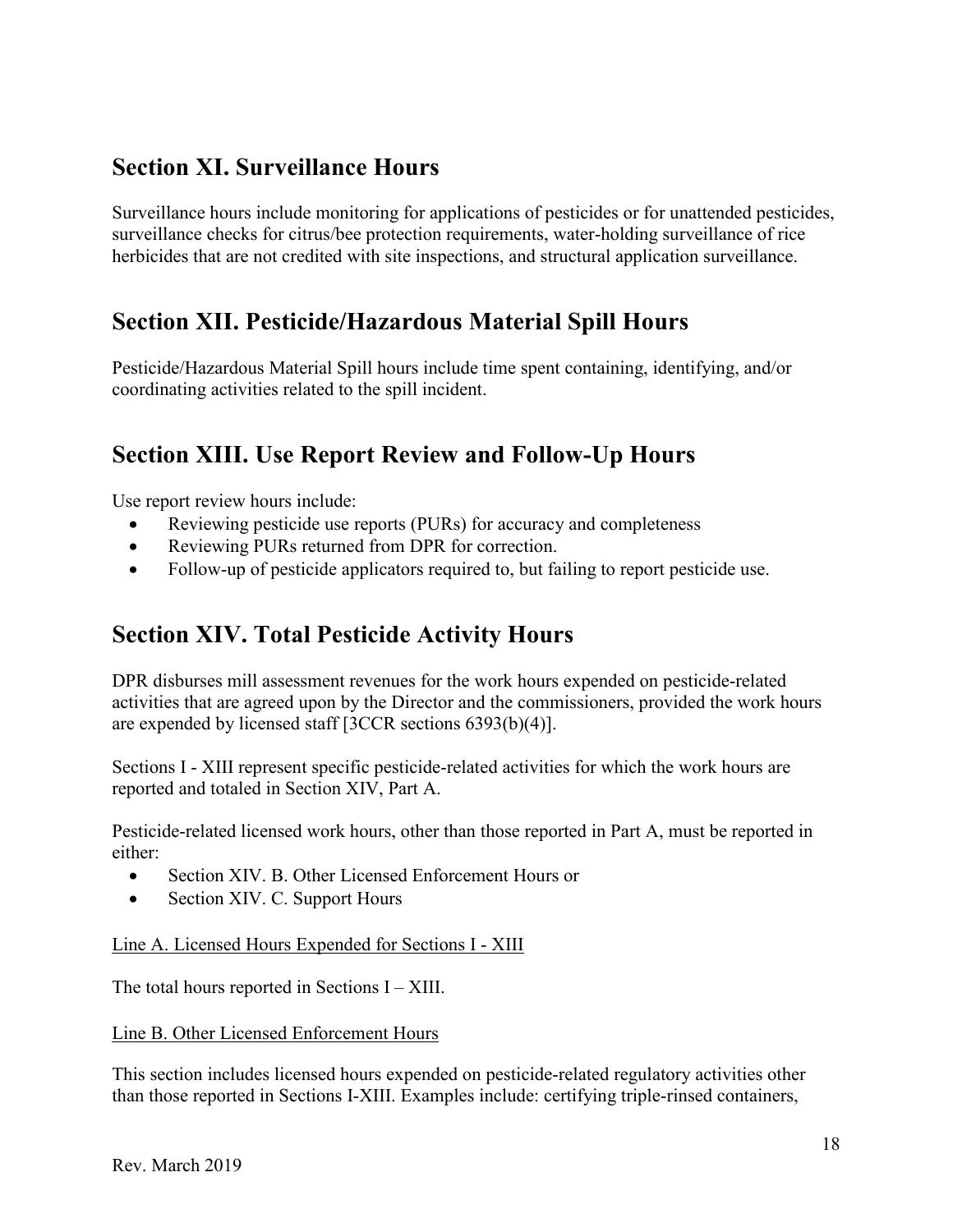attending pesticide deputy meetings, preparation and attendance at formal county-sponsored pesticide regulatory training for county employees, pesticide program evaluation, preparing county/enforcement work plans, etc. This section does not include hours expended on programs such as county-operated programs for vertebrate and weed control or sales of pesticides.

Reportable hours for management

Supervisors, managers, or commissioners may:

- Track the actual hours spent on conducting pesticide regulatory activities and report them in the appropriate section of the PRAMR;
- Calculate hours worked in the Pesticide Regulatory Program using the formula shown below in Example 1 and report these hours in Section XIV.B. Other Licensed Enforcement Hours; or
- Use a combination of both reporting methods as shown in Example 2.

 Example 1: The annual financial report shows that staff used 25 percent of county staff hours on expenditures for pesticide regulatory activities. To calculate the Licensed Enforcement Hours. supervisor's, manager's, or commissioner's licensed work hours, multiply 0.25 x 168 hours (total hours in the work month) and report 42 hours in Section XIV.B. Other

Example 2: A manager issued two permits, which took six hours, and wanted to report both the actual hours expended in addition to the formula-calculated hours. The annual financial report shows that staff use 25 percent of county staff hours on expenditures for the pesticide regulatory activities. Use the following calculation: Subtract 6 hours from the total hours in the work month:

168 hours - 6 hours  $= 162$  hours; Report 40.5 hours in Section XIV B.**,** Other Licensed Enforcement Hours and 6 Multiply  $0.25 \times 162$  hours (the adjusted work month) = 40.5; hours in Section IV, Restricted Materials

Other licensed work hours that **may** be reported on the PRAMR include activities such as:

- Label review and research
- $\bullet$ Responding to general pesticide use questions
- $\bullet$ Responding to questions about pesticide labels
- Meetings related to pesticide regulatory program activities

Other licensed work hours that may not be reported on the PRAMR include activities such as:

- $\bullet$ Proctoring structural pest control examinations
- Data entry for pesticide use reporting
- Computer activity not related to pesticide regulatory program activities

#### Line C. Support Hours

This section includes hours expended on pesticide-related activities by non-licensed clerical and support staff and staff not qualified to apply for the licenses.